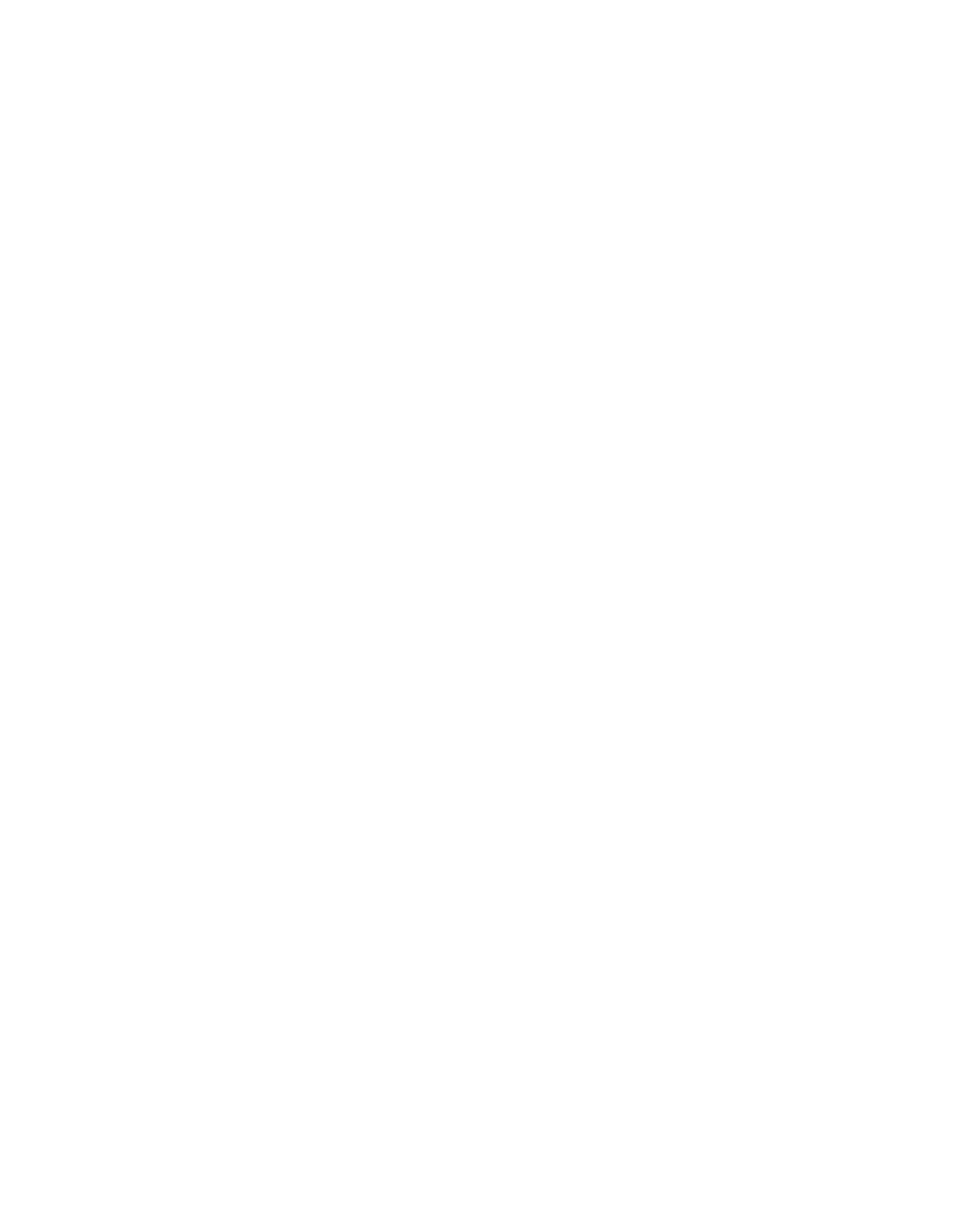## Literatura Borealis: Circumpolar Themes in the Work of Nils-Aslak Valkeapää

KATHLEEN OSGOOD DANA

The Northern Review #25/26 (Summer 2005): 125–134.

When some day—as I do believe—the cultures of Arctic peoples are researched as a whole, we will be astonished by all they have in common. Not only externally, but also spiritually. Which brings up thoughts about the connections among Arctic peoples. The Arctic is a highway. The tree limit, the scarcity of trees, freed people to walk. Particularly in the wintertime. Which connected people physically, communicatively. And mythically. The long nights of winter free people to tell. And to listen.

– Nils-Aslak Valkeapää, "The Sun, the Thunder, the Fires of Heaven."

In the city of the Neva, named after Lenin, yesterday's illiterate children of the taiga and tundra were soon reborn as it were. They did not forget about fire and living trees, but books taught them a new kind of hunting. A page is like snow. Letters are like tracks. Whose tracks? Not an animal's. Thoughts have walked across a page. There are large and small beasts, valuable and worthless animals. All of them leave tracks. But not every track leads to a big catch. It is dangerous and difficult to follow the tracks of a large beast, but there is also an element of pleasure and excitement. And a hunter tracks a large beast with intense strength and passion in order to claim a big catch.

A page is like snow. Letters are like tracks. If thoughts have walked across a page, what were they: great or small, good or evil, transient or eternal?

– Yuri Shestalov, describing his fellow Indigenous Siberian Soviet writers in "A Stride Across A Thousand Years."

## Literature in the North

In the Arctic and Subarctic there are universal cultural constants among both Indigenous peoples of the Far North and their histories of colonization and development. It is my contention that northern literature takes its elements from the northern landscape and, thus, is characterized by universal features implicit in such cold margins. Northern literature, from both the ethnographic record and from contemporary, authored, imaginative literature, will reveal universal features that warrant a definition of northern literature as a genre. An examination of literatures from Siberia to Sápmi to Nunavut and beyond may prove valuable in developing a sustainable cultural resource for the Circumpolar North. The work of Sámi poet Nils-Aslak Valkeapää provides particularly compelling materials for an examination of circumpolar themes in northern literature.

I start from a premise that literature of the North may be characterized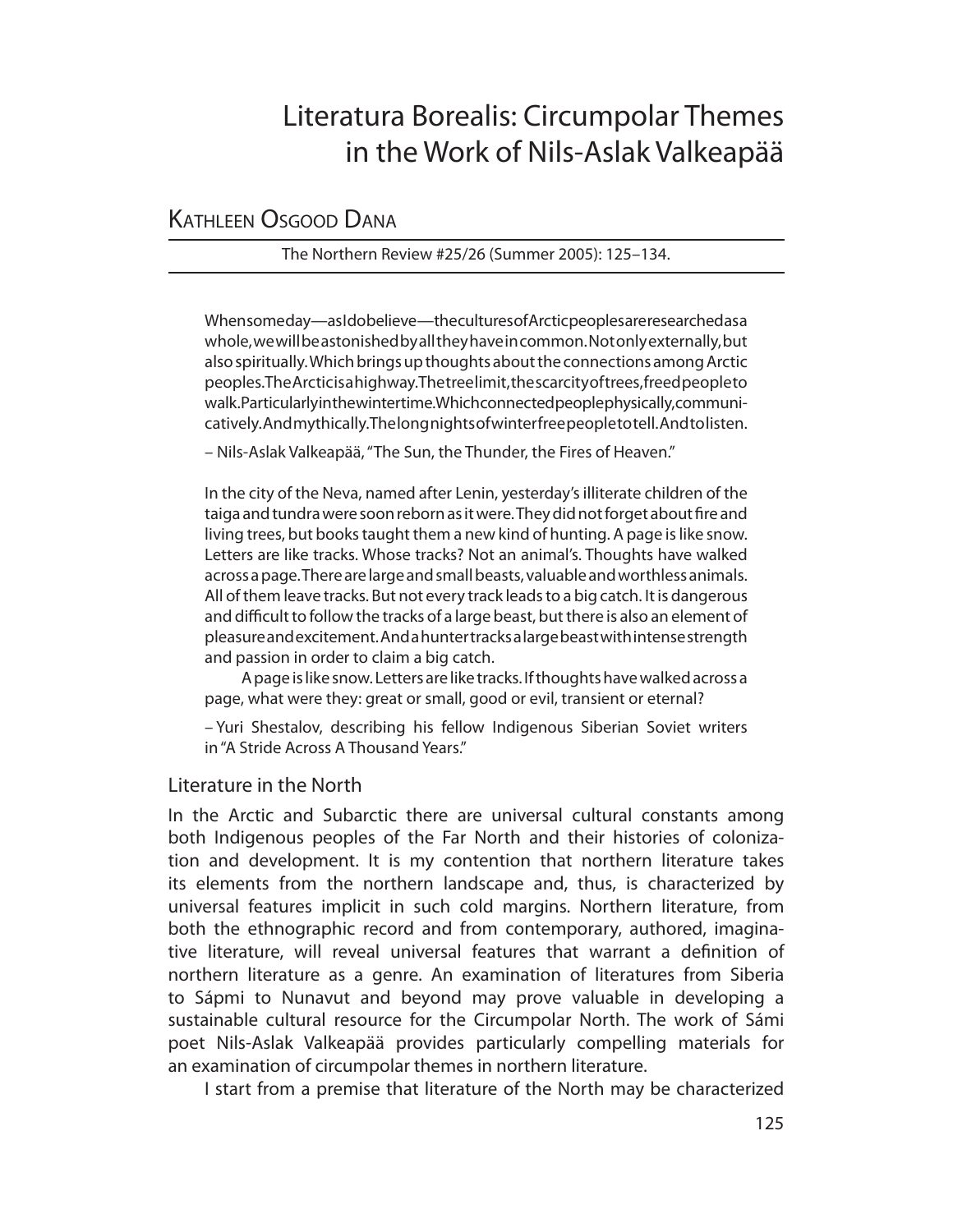by survival and by stark contrast: light and dark; heat and cold; beauty and severity. Nature is not merely a setting, but also an actor. For instance, Veli-Pekka Lehtola, a Sámi historian, maintains that Laplander literature of the 1920s and 1930s is essentially a regional literature, written in situ, its aesthetic constructs deriving, however, from neo-Romantic models. He emphasizes the role of the Lapland landscape in shaping worldviews and vice versa:

Nature and landscape are the basic motifs in settler literature of the kind represented in the case of Lapland, which leads [Lapland author] Erno Paasilinna to describe his overall impression in the following terms: "The main character in the literature of Lapland is always the landscape, nature, the environment. The principal actor is seldom a human being. He is merely a façade, an element of nature, a bystander or a victim." This does not mean, however, that we are dealing with pure descriptions of nature, on the contrary. The concept of nature carries a strong implication that this description represents the author's outlook on the world and the universe. It is a matter of the author's relation to the land scape, a human perception of nature. The land scapes...are frequently in ward-looking; they are mental landscapes, maps of a state of mind. (299-300)

Nils-Aslak Valkeapää, the Sámi poet, has certainly considered issues of northernness in his thoughts about Indigenous cultures, as he articulates in his essay, "The Sun, the Thunder, the Fires of Heaven." Other scholars also recognize such commonalities. Danish scholar, Jens Dahl, in a paper delivered to an international seminar on the Identity, Environment and Rights of Indigenous Peoples at Helsinki University in 1995, defines concisely the problem of identity and the meaning of territory for Indigenous peoples in the Circumpolar North:

The [territorial] identity of the Arctic peoples to the environment or the nature, to the land, the water, the ice—is an identity of occupation, of culture and of history. This identity is not based on legal concepts like property or use-rights, but on knowledge, common heritage and on control. This identity can be inherited and it can be destroyed, but it cannot be sold nor mortgaged.... Identity with the territory finds its expression within acts of selfdetermination, and the right to have one's identity is inextricably anchored to the right of self-determination. (17)

Thus, northern Indigenous identity clings much more closely to sense of place than does Western identity, dependent as it is on ownership. This dichotomy between Aboriginal and Western severely marginalizes Indigenous cultures.

Canadian Tony Penikett has thought deeply about such marginalization in the North and explores it in his article "The Idea of North." Penikett highlights the distinction between a northern frontier and a northern homeland (187), a dichotomy first articulated by Thomas R. Berger in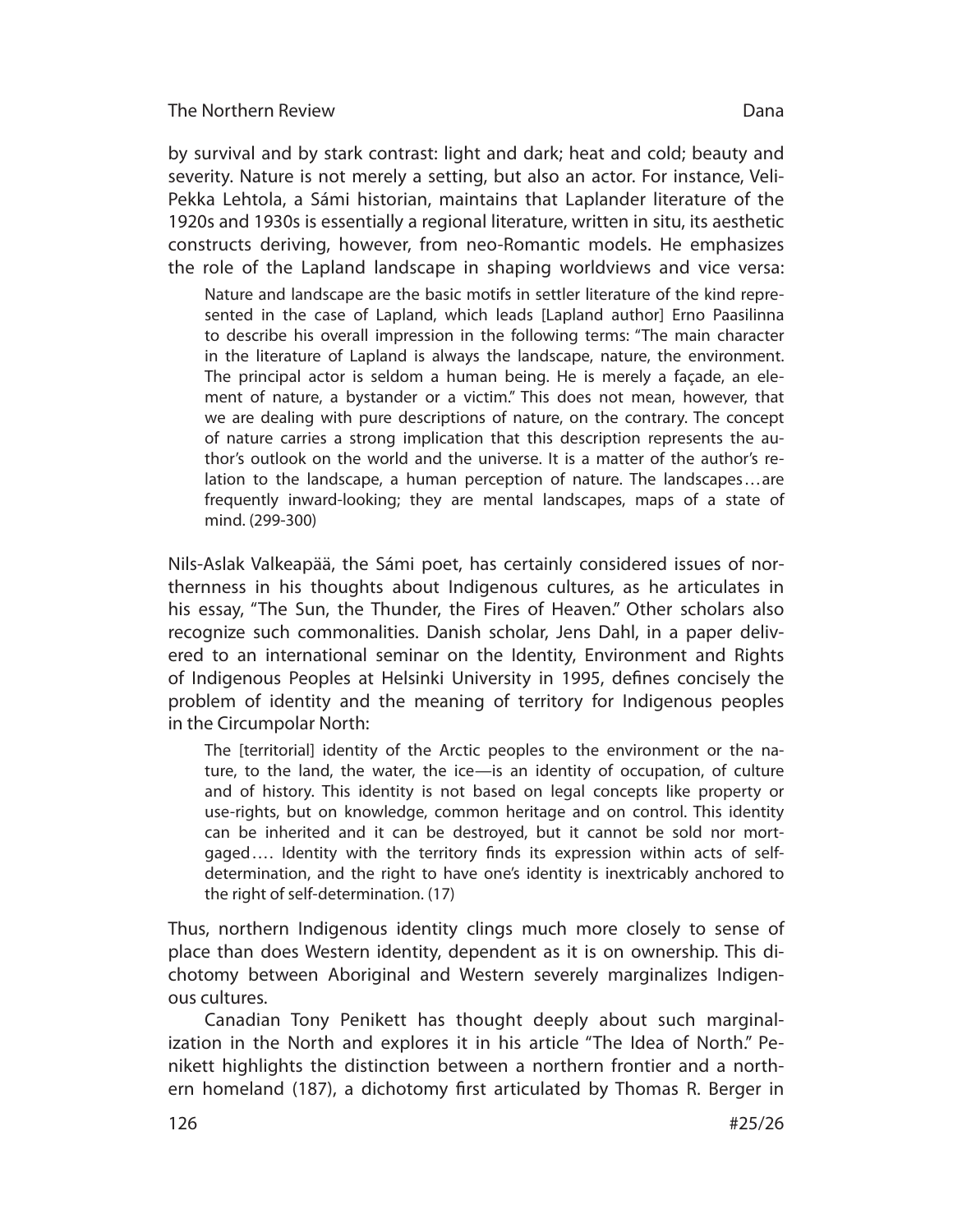his famous 1977 Report of the Mackenzie Valley Pipeline Inquiry. For European explorers, the North has been a frontier; concurrently, that self-same North is also a homeland for northern Indigenous peoples.

Because of the extreme climatic and geographic conditions of the North, and because of the exploitative history of Westerners in the North, northern Indigenous peoples are subject to compounded stresses and social complications (see Hamelin, Canadian Nordicity). Nevertheless, Penikett believes that a new North is being forged as he writes, with many northern artists crossing cultural boundaries and synthesizing art forms (192). Compellingly, he writes:

We are imagining a new north—not just one of snow and cold and remoteness but one with a new consciousness based on community, diversity, equality, flexibility, adaptability, and respect for the land. Our idea of "northernness" is changing. Of course there is still the eternal North: the scent of pine and spruce in the boreal forest, the midnight sun and summer solstice, the sun-dog on a cold winter's day, the rolling organ pipes of the northern lights, the perfect symmetry of a mountain reflected in the mirror of a northern lake on a windless day, a loon's call at dusk. (192)

For Penikett, this new North is one being imagined by northern Indigenous peoples with their abiding "consciousness based on community, diversity, equality, flexibility, adaptability, and respect for the land." Nonetheless, that same territory is often simultaneously a Western landscape open to interpre tation. As Barry Lopez writes, the Arctic invites various dreams of desire and imagination (Arctic Dreams), depending on one's worldview.

The elements of those dreams, whether of a frontier to be exploited or a homeland to be dwelt in, reflect the worldview of the dreamer. Essentially, dreams connect the self and place, the inner landscape with the outer landscape. For northern Indigenous peoples, the inner landscape is the outer landscape, and it is im bued with a sense of community and respect for the land.

### Place and Stories in the North

Among many Indigenous peoples, place names are more than mere names, they are stories embodied in the land. In her research about Inupiat naming and community history near Shishmaref, Alaska, Susan Fair writes:

Native teachings electrify each named place with an intimate conglomerate of activities, genealogy, history, memory, belief, moral lessons, and future.... Place-names constitute a critically important body of traditional knowledge among Native peoples. Understanding how and why Native places are named, what the places are used for and by whom, and how toponyms are remembered or disappear completely is a complicated endeavor that tells much about Native worldview. (466)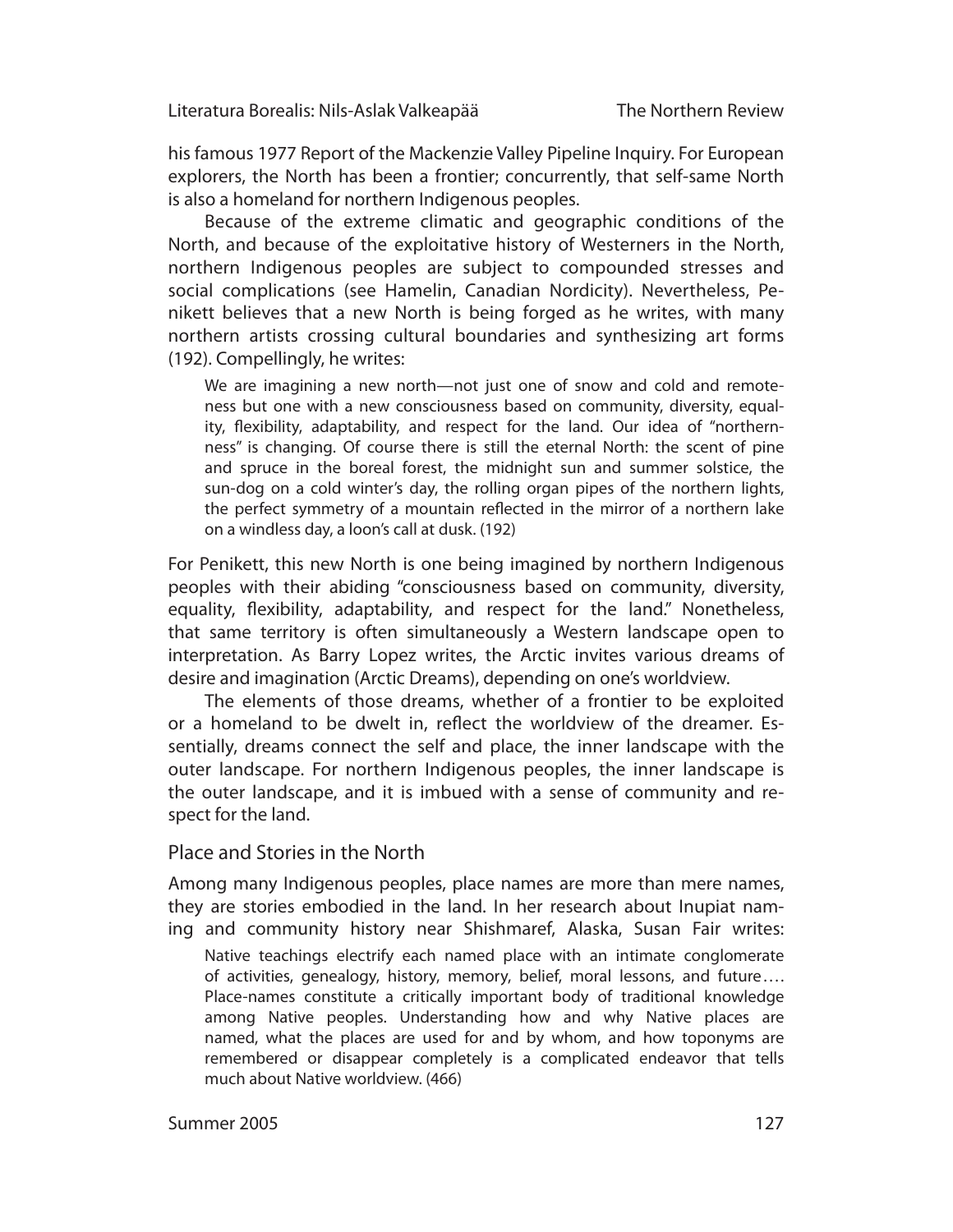Like Indigenous identities in the North, which must cross cultural boundaries and synthesize art forms, place names have multiple dimensions. Mark Nuttall maintains that for the Eskimos of Northwest Greenland, landscape is also a "memoryscape," which "is constructed with people's mental images of the environment, with particular emphasis on places as remembered places" (58).

The new northern tradition harks back readily to the storytelling tradition as embedded in place, an oral tradition that acts as an important social and mythic connection among people of the North. Traditional Indigenous story telling typically embraces multiple literary genres: song, poetry, drama, narrative, tale. According to Nils-Aslak Valkeapää, northern Indigenous music and poetry should be considered together:

The folk poetry of northern Eurasia contains the same themes, found only among northern peoples. These northern music and poetry relationships and connections have not been sufficiently studied, not been sufficiently compared. Almost by accident, one can note correspondences with the folk legends of the Indians and the Inuit. But even on the basis of the scanty, unsystematic materials before me, I can see the commonalities among the Indians and northern peoples. ("The Sun," ¶ 13)

Valkeapää goes on to say that northern unities are also evident in both external and internal landscapes, and he identifies strongly with northern peoples throughout the world through their art and rituals. The place of rock carvings, the bear cult, the magic of hunting, the fires of heaven, all are part of these unities. Valkeapää writes:

Petroglyphs are certainly found throughout the world. But I would think it possible to show a special Arctic petroglyph style. With Arctic motifs. Moose and reindeer would be included, often even in x-ray photographs. I would believe that the bear would appear in these drawings. Magic associated with hunting. The stars of the heavens form a moose and a moose-hunter. The moose was an animal of another reality. The fires of heaven—the northern lights, the stars, the moon—live as a rich northern epic. And the bear then, has a special place in the lives of northern peoples. Killing a bear was a lengthy, complex ritual. With many beliefs and legends. ("The Sun," ¶ 11)

Nils-Aslak Valkeapää feels there are important critical unities among northern cultures, as do I. I believe there are cultural unities implicit in the North, with its unflinching climate and topography, which inevitably condition worldviews. And these unities should be taken into consideration in any literary critique. Indigenous contexts suggest some valuable tools of literary criticism, in a body of work that is growing surprisingly quickly today (e.g., Roche and McHutchinson; McGrath; Allen). Other than Valkeapää himself, I have, however, found no other literary theorists who are suggesting that northern Indigenous literature should be a separate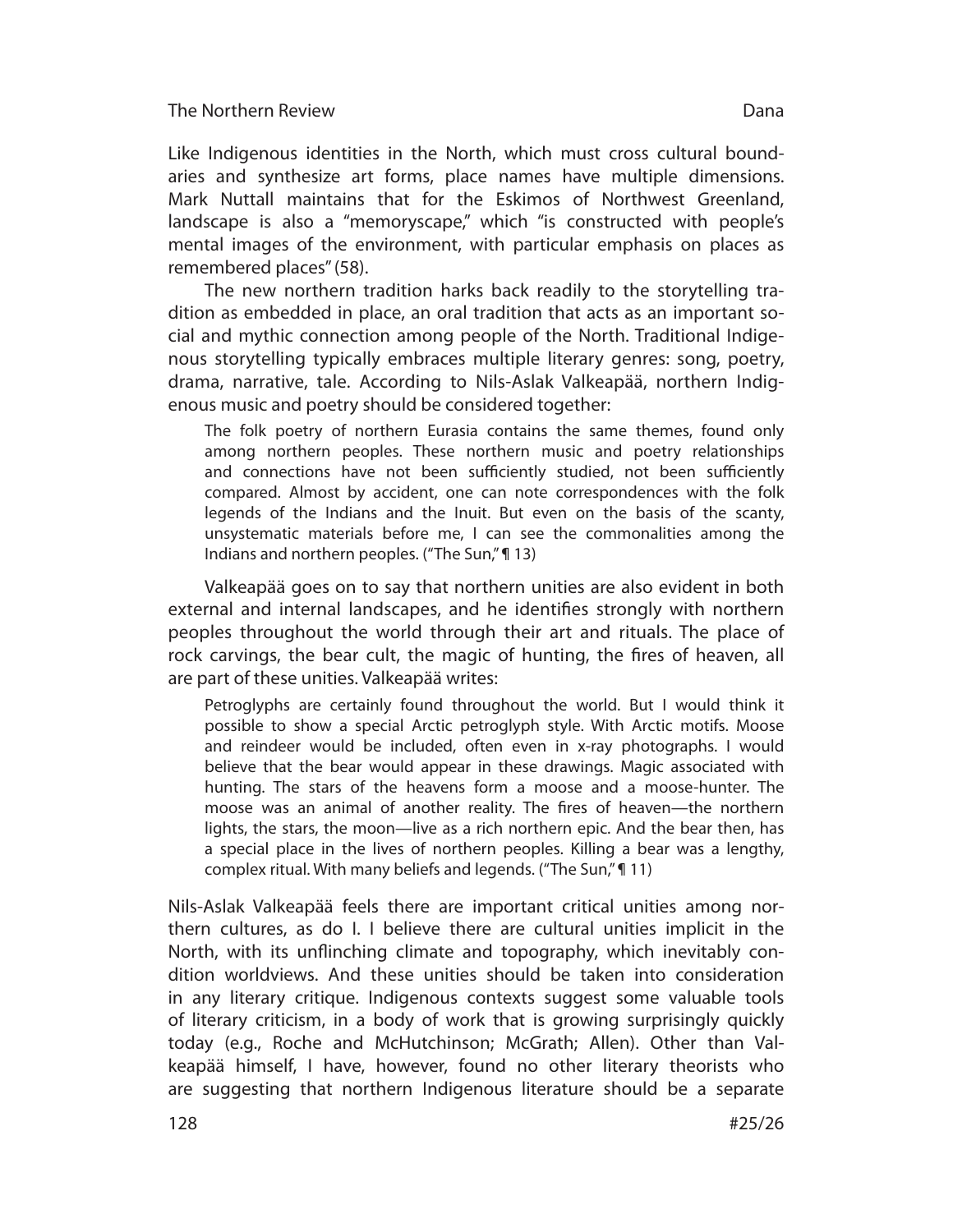category of world literature.

All too frequently, constructing a literary identity in the North requires negotiating different identities, a marginalized Indigenous identity and an outside, Western identity. Nevertheless, whether Western or Indigenous, northern tales are deeply rooted in place.

### Shamanism and the North

Juha Pentikäinen, the Finnish scholar of the circumpolar shamanic tradition, says that shamanism plays a key role in many northern Indigenous identities. Shamanism as an expression of ethnic religion seems to have a special appeal to the northern peoples today. These religions are undergoing a revival at the moment because they have a lot to do with sharing the feeling of common cultural identity, the northern togetherness of the Fourth World against the pressures coming from the cultures in power, and the attitude of majorities toward minorities (3; see also van Deusen xi-xvi).

Like Pentikäinen, Valkeapää considers shamanism to be syncretically or actually present in northern natural religion:

And this multi-layered ritual world demanded shamans. Shamanism is a phenomenon of northern Eurasia, but the Bering Strait is no barrier to the anga kok of the Inuit. Perhaps shamanism is a natural religion. I am not sure what the connection is between the noaidi's drum and that of the Indians, but their function is the same. The music of northern peoples—of the Sámi with their luohti-songs and the songs of the Indians are the same, both in form and function. And the sacred seaidi-sites are also included in natural religion. Such as a mountain or lake or other holy place. Or a special stone. Or a made object. The Sámi often made fish seaidi-sites out of wood. The wooden god of the Evenks of Siberia is just taller. And if red pines, such as those in British Columbia, grew in Sápmi, I think our fish seaidi-sites would be the size of totem poles! ("The Sun," ¶ 12)

Across the North, shamanic traditions, with their reliance on tradition, are evident in the landscape for those who are able to read such symbols. Valkeapää, known to his Sámi kin as Áillohaš, has, in effect, adopted the guise of a shaman for the Sámi people and for Indigenous peoples everywhere. As a shaman-poet, he has flown, literally and spiritually, through the worlds that constitute the homelands of people close to their origins. And he has interpreted those worlds in his words and songs and images. What is important here is the use to which Aillohaš, the shaman-poet, has put images of a confiscated drum. As with the photographs that he has repossessed from world archives, he has repossessed Sámi culture, captured it in a new medium, a govadas-drum book of his own making. In Beaivi, Áhážan and Eanni, Eannážan, Áillohaš has reclaimed the intellectual and cultural property of Sámi peoples and transformed them to his own inten-

Summer 2005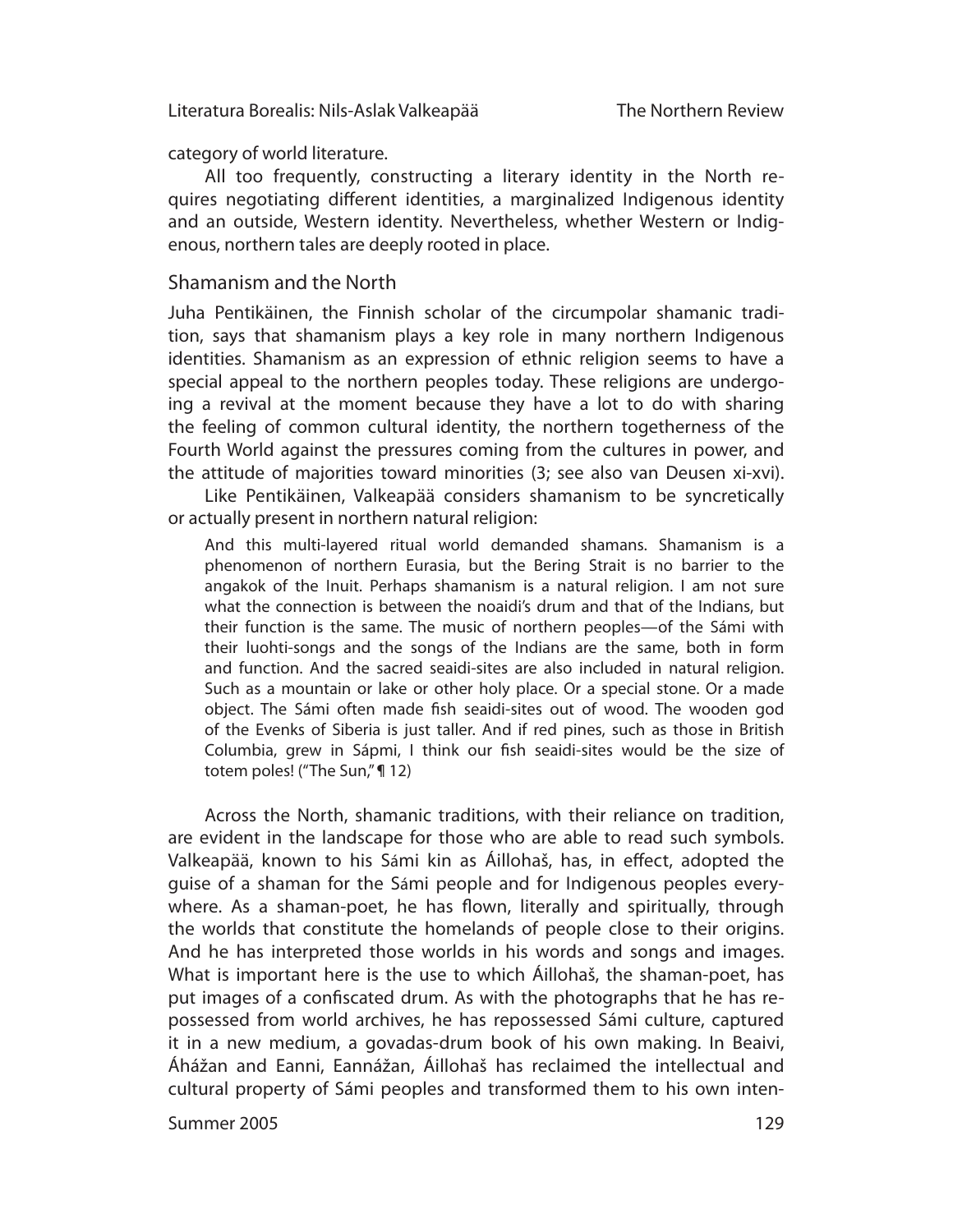tions, by using the very tools Westerners have been developing for years.

The intelligent and beautiful design of these two books, with their juxta position of images and texts, with their clear commentary, with the incantatory flow of image and word, image and word, image and word here we have books that function as shaman drums, and a poet who functions as a shaman in his northern, Indigenous community. By collecting photographs of Indigenous peoples scattered by time and over great distances, he has called forth ideas of community among Indigenous peoples. By centering Beaivi, Áhážan on the poetics of living a reindeer herding lifestyle, he evokes one of the central ways of dwelling that the Sámi and many other northern Indigenous peoples have known. With intelligence and artistry, he summons up shamanic powers to pass through worlds and beyond cultural boundaries. And he does this through his understanding of natural religion, adroitly skirting Western, Judeo-Christian expression by relying deeply on Sámi traditions of craft and life. With his choice of materials, with his arrangement of image and word, and with his strong, gentle voice, Áillohaš has created a cognitive map for the twenty-first century for the Sámi and other Indigenous peoples.

## Niegut ja oainahut: Dreams and Prophecies

Dreams, visions, trances, and prophesies all are part and parcel of the shamanic experience, through which shamans pass into other worlds, other places, other times. Throughout Beaivi, Áhážan, the poet charts his dreams and his role as the medicine man for his people.

Early in the cycle, there are hints and intimations about the visionary role the poet is being called to play. In Poem 33, the poet is slowly, almost reluctantly, drawn by his drumming and rock carving into visions:

| go lean dearpan bottaža after | drumming for a while           |
|-------------------------------|--------------------------------|
| jámálgan, rohttásan           | I am pulled into another world |

oainnuid oaidnit to visions

The process is slow, physically demanding, like carving rock figures for a ritual or drumming for a trance. But once in the vision, the poet is able to "fly away / see / come back and tell / the people" ("girdilan / oainnán / boađan ja muitalan / olbmui'e," Poem 42). Having birdlike qualities, "lotti miela" (a "bird mind," Poem 119) gives the shaman-poet superlative powers of flight and birdlike vision, where he can "look down on the sky ocean" ("vulos almmi merrii," Poem 61), even from a prone position inside a lavvu-tent, where the celestial and maritime dimensions merge and reverse, blurring the boundaries between the real and the natural.

Whether it is the clouds or the bird or the shaman-self that journeys is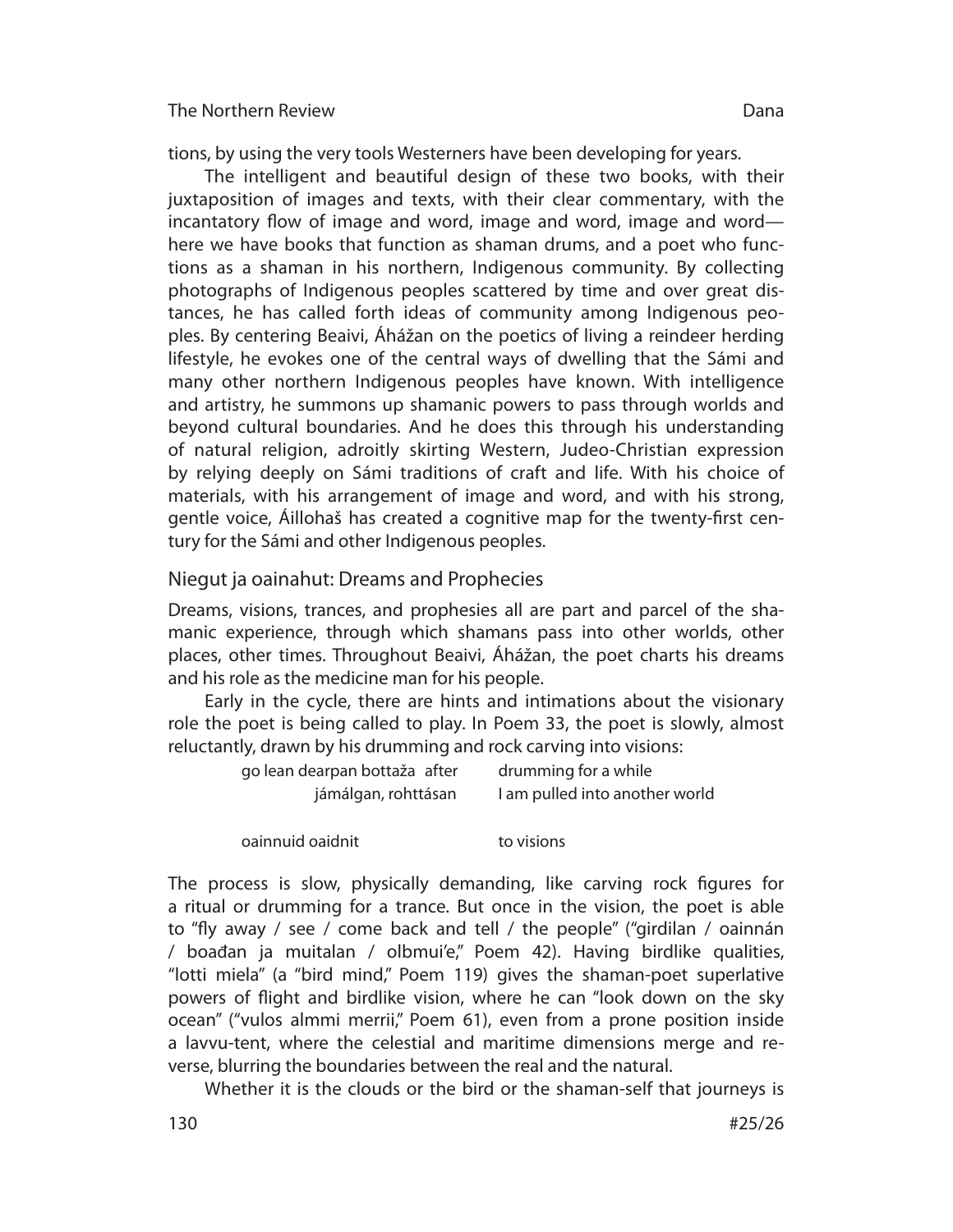Literatura Borealis: Nils-Aslak Valkeapää

The Northern Review

hard to say; whether the bird flies in the clouds or the clouds and birds fly in the self is hard to say. As in Poem 67, distance is different, both near and far, both internal and external:

| aktonaš loddi,    | lone bird,            |
|-------------------|-----------------------|
| balvvat           | clouds                |
| mun girddan,      | I fly,                |
| girdá mus         | it flies in me        |
| balvvain          | in the clouds         |
| guhkkin, nu lahka | so far away, so close |

He seems reluctant to submit to these powers, these visions; the process is so slow (Poem 33) and the people's demands are so forceful ("muhto iežahan jerre," "but they asked for it themselves," Poem 42). What one sees is terrifying and exhilarating and must be told. "The heart hesitates" ("váibmu dálloda," Poem 67) at all that it sees and experiences, the intimations of forced relocations, cultural clashes, cultural struggles:

| oarrájit gámis hámit<br>dálkkiid spiddumat, ehcolaš           | dark weathered shapes appearing<br>whipped by the storm, so intimate              |  |  |
|---------------------------------------------------------------|-----------------------------------------------------------------------------------|--|--|
| ja biegga, dát duovdagat<br>dálkkit, dálvvit<br>gidat, geasit | and the wind, these lands<br>the weather, the winters<br>the springs, the summers |  |  |
| avát                                                          | the falls                                                                         |  |  |
| árvot                                                         | imprint                                                                           |  |  |
| iežaset hámagin                                               | their images<br>(Poem 67)                                                         |  |  |
|                                                               |                                                                                   |  |  |

Despite the horror of the visions, they also contain terrifying beauty.

Being a shaman has always been an outsider role, one that separates a person by his or her powers from the community at large, one with responsibilities and powers that transcend the ordinary. But the process, once started, is both painful and rewarding; it is extraordinary and compelling, taking the shaman to the heavens with the constellations of the ancestors (Poem 68).

The shaman-poet's role is clear; his life task is defined (Poem 115): bohten fal niegadit nieguid I'm here to dream dreams

The shaman-poet knows that the verities of life are to be found in visions; truth is a dream, and dreams are real. Not only is Beaivi, Áhážan poetry, but it is metaphysics, it is philosophy, it is ethics and aesthetics. We see this in Poem 150 where the poet speculates on the nature of truth, and the shamanpoet demands the truth of dreams, even if only for the present moment: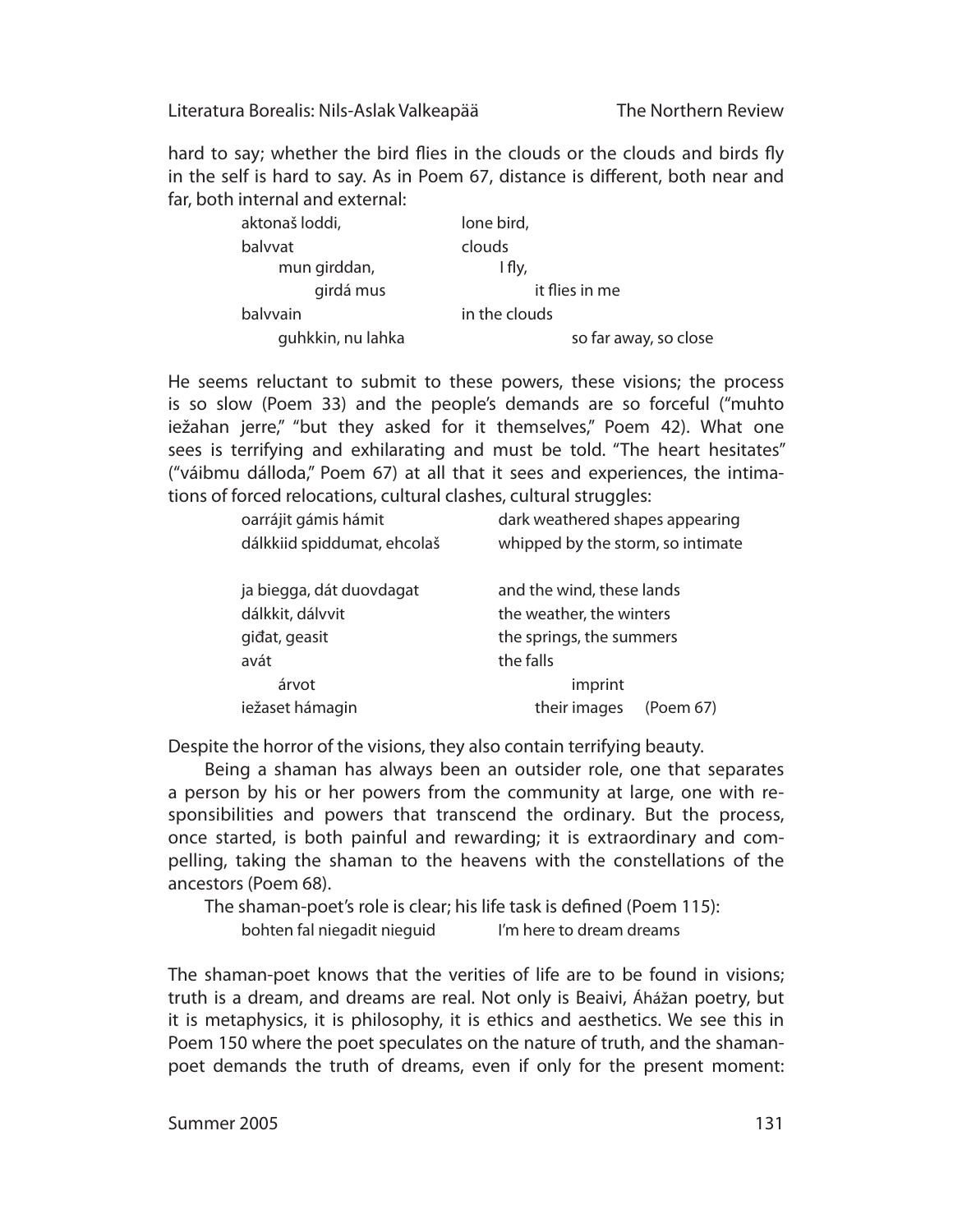| 150. jearahalan duohtavuođa<br>vaikko dieđan<br>duohtanai fal niehku<br>jáhkku dasa ahte jáhkká | 150. | I always ask for the truth<br>even if I know<br>that truth is a dream<br>a conviction of one's faith |
|-------------------------------------------------------------------------------------------------|------|------------------------------------------------------------------------------------------------------|
| dát niegut                                                                                      |      | these dreams                                                                                         |
| ávdnasat                                                                                        |      | convictions                                                                                          |
| eallimii                                                                                        |      | for a life                                                                                           |
| dát niegut                                                                                      |      | these dreams                                                                                         |
| lihkká buktán eallima                                                                           |      | havestillbroughtlifealong                                                                            |
| dán rádjái                                                                                      |      | until now                                                                                            |

All is transitory; truth, like dreams and the winds, is both permanent and passing. It is the job of the shaman, the task of the poet, to inquire continuously into truth, and dreams are his tools:

| duođat duođat            | truths truths |                   |  |
|--------------------------|---------------|-------------------|--|
| dassážii                 | up until      |                   |  |
| go fas ođđa duohtavuođat | new truths    |                   |  |
| niegut                   |               | dreams (Poem 150) |  |

Toward the end of Beaivi, Áhážan, the shaman-poet nearly succumbs to the evil wrought upon the Sámi people by the dark visions that he must then relate to his people. Throughout the ages being a shaman has never been easy. Likewise, being a Sámi poet is demanding and life-threatening, as we are shown in Poem 464, where he "wrestled the darkest visions / was over powered by sorcery" ("juodđohin seavdnjadeamos oainnuid / ihtohallen"). Nevertheless, the shaman-poet persists in his chosen task. At the end of the volume, where the poet considers the nature of life and being, he once again invites his dreams and visionary journeys (Poem 539). Áillohaš is his dreams, and he lingers meditatively and metaphysically over the realities of his own life in the long, eight-page, Poem 558. In effect, Poem 558 is Áillohaš's shamanic creed, his statement of beliefs and experience. He writes, somewhat sadly, about concluding his life cycle, his poet's cycle, his shaman's dream:

mu govadas devdon, mun, adjágasniehku, niehku niegus

my vessel is filled, I, this semi dream, dream within dream rabestan uvssa olggos go sisa lávken I open the door outward when I enter mii lean go gullán, makkár what am I when I awake, what

gii oaidná dáid nieguid

who can see these dreams

# Dana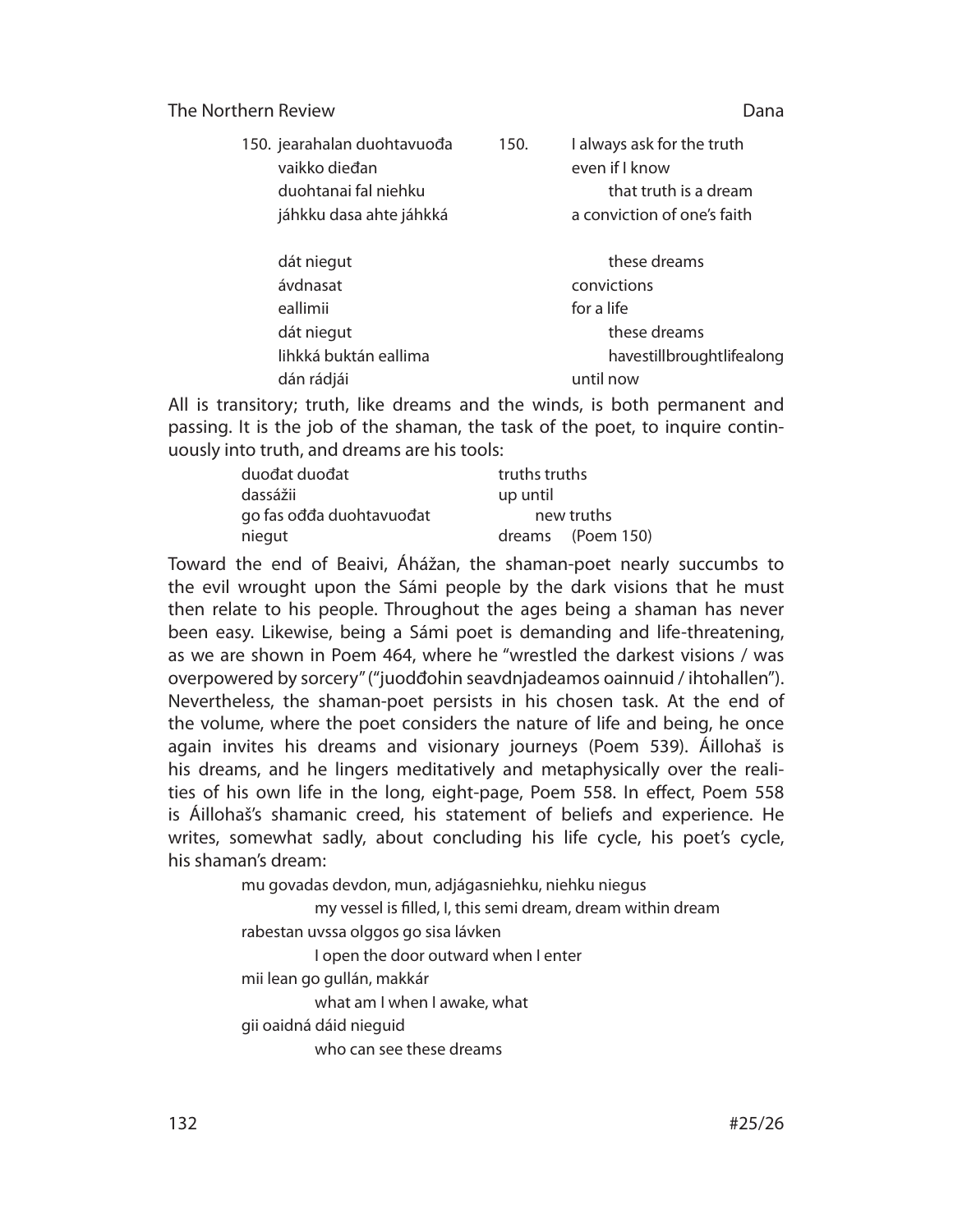### Literatura Borealis: Nils-Aslak Valkeapää

## Conclusion

In the Western tradition, it is respected literary practice to distinguish bet ween the speaker of a poem and the poet. This dichotomy goes to the heart of Western ontology. However, as Valkeapää himself says, he is in his poems (Landon 142) and, at the risk of blurring the life of the poet with the story in Beaivi, Áhážan, I dare say that we can know the poet clearly in these poems, which are the stories of his shamanic experiences. Dreams are truth, and the poems are the tellings of the dreams.

While this single analysis of a Sámi poet's work does not conclusively prove there are universals throughout northern literature, nevertheless, it does chart themes and motifs in one northern Indigenous poet's work that can be found rather readily in other northern literature. The relationship of the self to place is of critical importance, and the tools at hand for the poet and the shaman are similar. The role of the poet and the role of the shaman within northern communities are ones of sustaining and transmitting culture, even if at tremendous personal cost.

### About the Author

Kathleen Osgood Dana teaches northern literature and film at the Center for Northern Studies in Wolcott, Vermont <http://www.sterlingcollege.edu/cns/ index.htm>. At home in the boreal woods of northern New England, her doctoral research has led her to Sápmi and the work of Sámi poet Nils-Aslak Valkeapää <http://herkules.oulu.fi/isbn9514269446/> as well as to Yakutsk, Sakha Republic (Yakutia) in Siberia to consider universals of northern Indigenous literature.

### Bibliography

- Allen, Paula Gunn, ed. Voice of the Turtle: American Indian Literature, 1900-1970. Intro. Paula Gunn Allen. New York: Ballantine Books, 1994.
- Atwood, Margaret. Survival: A Thematic Guide to Canadian Literature. Toronto: Anansi, 1972.
- ---. Strange Things: The Malevolent North in Canadian Literature. Oxford: Clarendon Press, 1995.
- Berger, Thomas R. Northern Frontier, Northern Homeland: The Report of the Mackenzie Valley Pipeline Inquiry. 2 vols. Ottawa: Mackenzie Valley Pipeline Inquiry, 1977.
- Dahl, Jens. "Arctic Peoples, Their Lands and Territories," Essays on Indigenous Identity and Rights. Eds. Irja Seurujärvi-Kari and Ulla-Maija Kulonen. Helsinki: Yliopistopaino, 1996. 15-31.
- Deusen, Kira van. The Flying Tiger: Women Shamans and Storytellers of the Amur. Montreal-Kingston: McGill-Queen's UP, 2001.

Dorais, Jean-Luc. "Á propos d'identité inuit." Études Inuit Studies 18.1-2 (1994): 253-260. Hamelin, Louis-Edmond. Canadian Nordicity: It's Your North, Too. Trans. William

Summer 2005